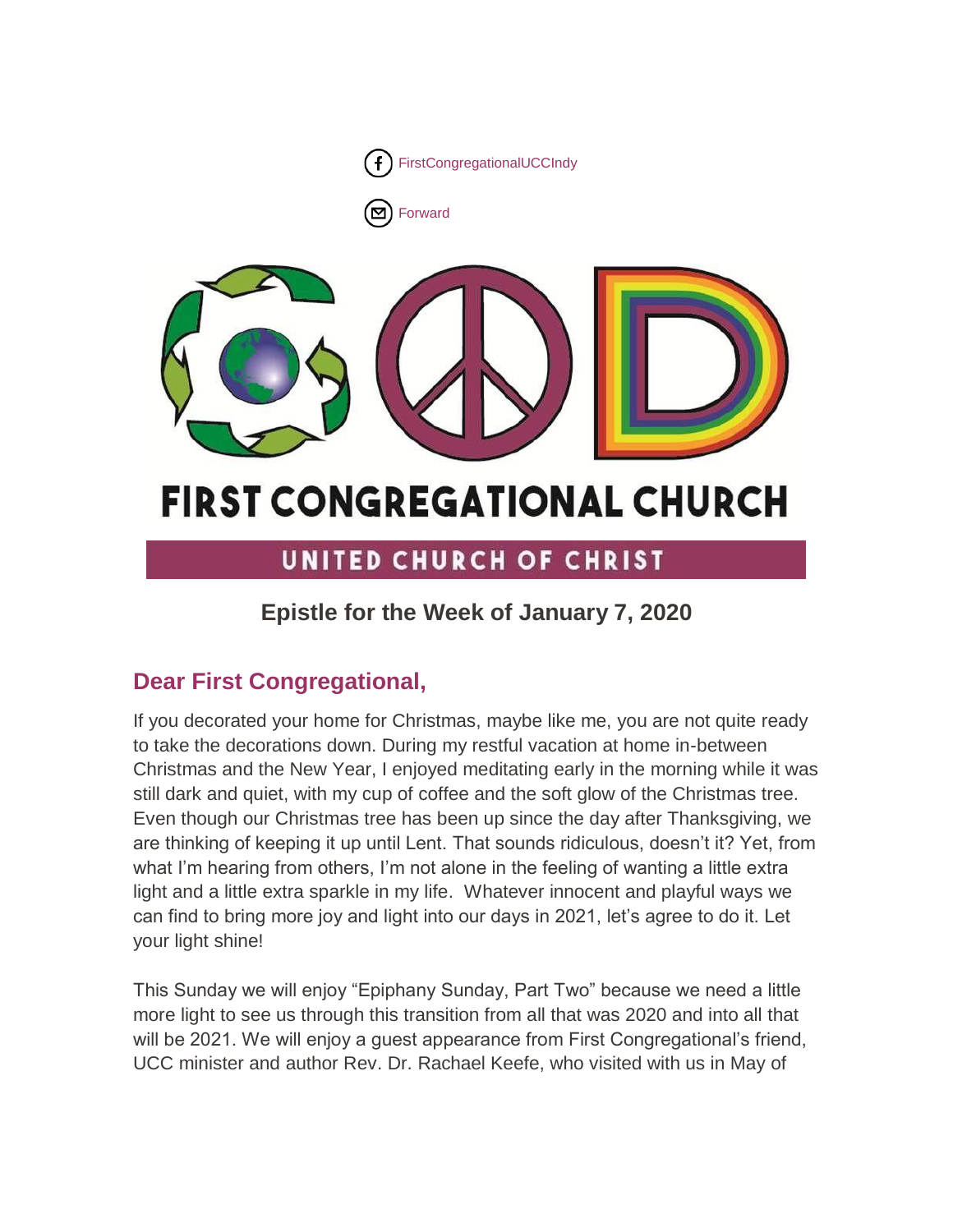2018 to share about her book *The Lifesaving Church*. Rev. Dr. Keefe will share in our worship video an original story for all ages that she wrote just for this season in our lives. I'm excited to share this hopeful story with you all.

I look forward to a rich time together on Sunday morning with adult education led by our Student Pastor Cassidy Hall, our worship special guest and music, followed by fellowship, new member reception, and our exciting buzz discussion about our outreach and service opportunities. I celebrate the light I see shining in each one of you and how when we work together, God's love shine bright for the world to see.

Blessings, Pastor Sarah



stream on YouTube: <https://youtu.be/uxmSPkuWu9o>

# **THIS SUNDAY**

**Sunday Adult Education, 9:30 a.m. (Zoom) January 10:** We will have the pleasure of Cassidy Hall leading us on another exploration of some facet of Black Theology.

## **Sunday Worship, 11AM (YouTube, FaceBook, Dial In)**

**Scripture:** Matthew 2:1-12 **Sermon:** "When Wandering, Walking Will Do"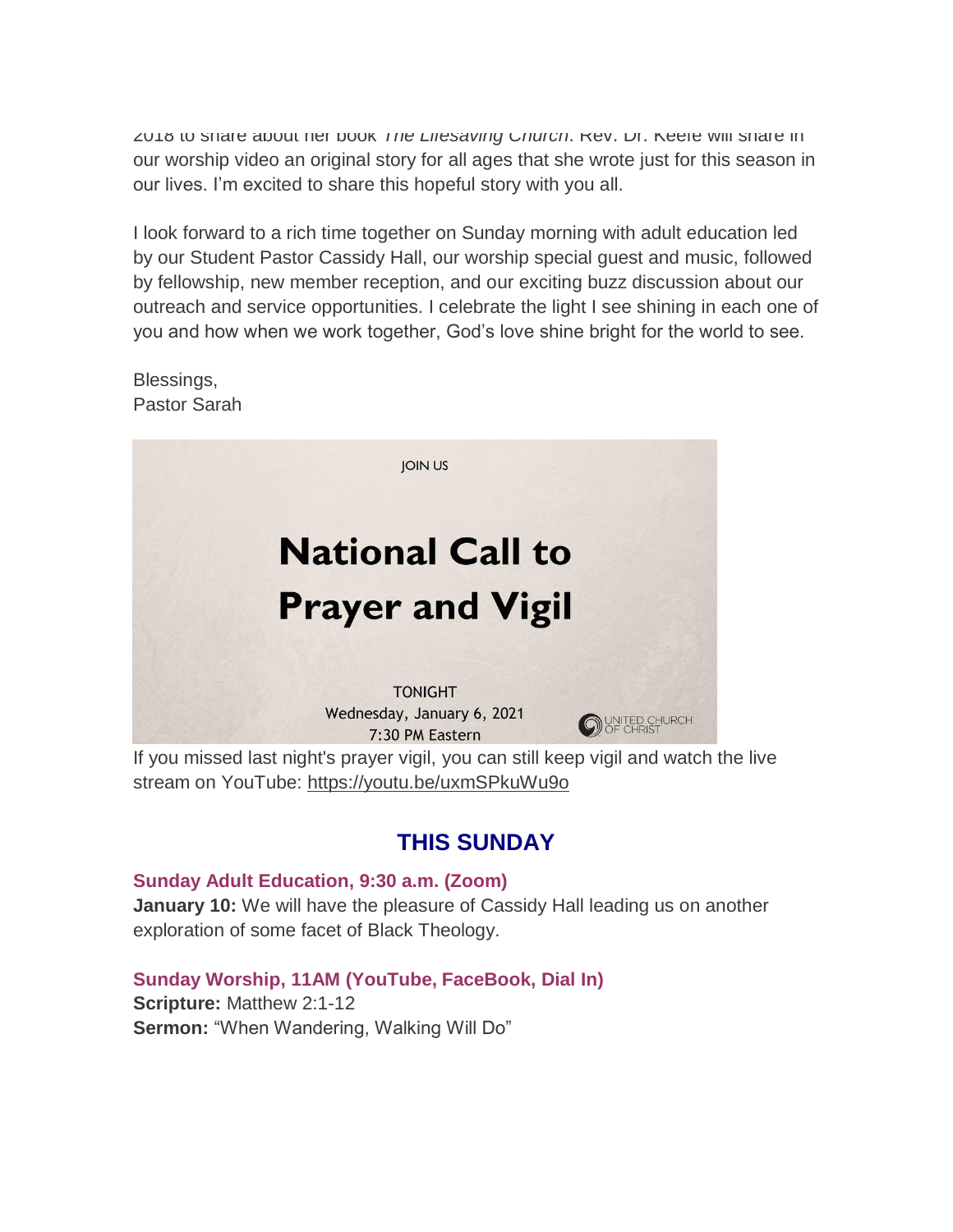**Coffee Hour via Zoom, immediately after worship**

**Outreach & Service Buzz, 12:30 p.m. (Zoom) -** Don't forget to come to the Buzz this Sunday at 12:30 on Zoom! This will be an opportunity to hear about a new direction for the Outreach & Service Board, as well as to offer input into how First Congregational carries out its commitment to outreach and service to the community. Everyone's participation is welcome and valuable, so we hope to see you on Zoom after grabbing some lunch on Sunday. We'll also be welcoming new members into our faith community as we begin the meeting, so please be there to share in this exciting aspect of virtual church.

#### **Thank You for Your Support of First Congregational UCC**

Please continue supporting the mission and ministries of your local church at <http://www.fcindy.org/online-giving/>

# **THIS WEEK AT FC**

#### **How to Access our Zoom Gatherings**

[https://us04web.zoom.us/j/9264494206?pwd=dmtWbWE5UXRBTk5pcHZlYlB0aEF](https://us04web.zoom.us/j/9264494206?pwd=dmtWbWE5UXRBTk5pcHZlYlB0aEFVUT09) [VUT09](https://us04web.zoom.us/j/9264494206?pwd=dmtWbWE5UXRBTk5pcHZlYlB0aEFVUT09) Meeting ID: 926 449 4206 Password: 7171 If you click on the URL, you should not need to enter in the Meeting ID and Password. To dial in by phone: +1 312 626 6799, Meeting ID 926 449 4206, Password 7171.

# **TODAY!**

- **Men's Lunch, 1:00 p.m. -** Please contact Randy Walker at (317) 796-2081 or aa28977rwalker@gmail.com for more information.
- **Spiritual Support Group, 5:30 p.m. -** This group openly invites anyone seeking spiritual care concerning well being. Contact Pat Larracey at [plainandfancy1963@att.net,](mailto:plainandfancy1963@att.net) or 317-625-6801, or Pastor Sarah at [pastorsarah@fcindy.org,](mailto:pastorsarah@fcindy.org) or 386-478-9012.

#### **Zoom Vespers on Tuesdays from 7:00 - 7:30 p.m.**

Join us on Zoom for a time of togetherness, Scripture, and sharing of joys and concerns.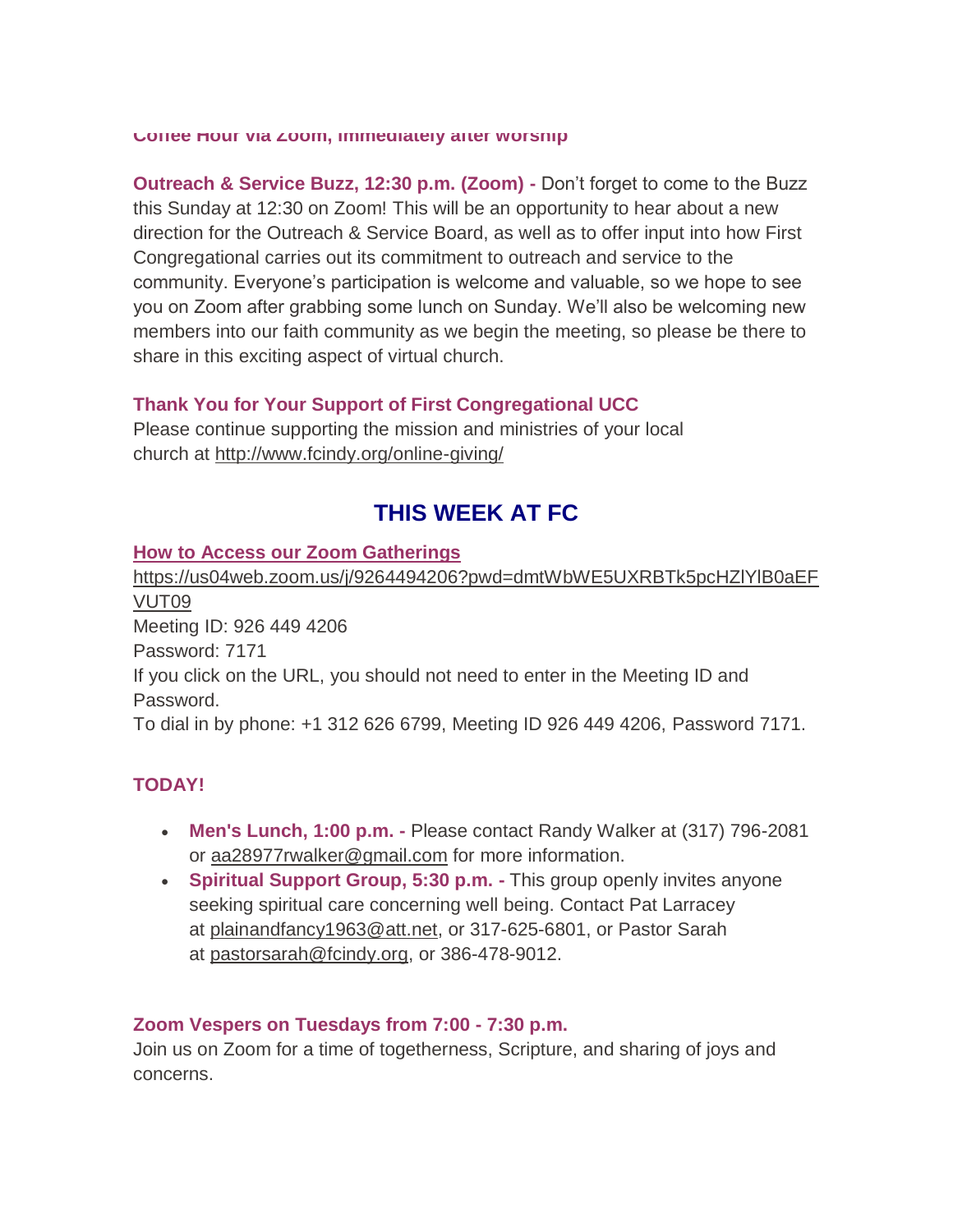**Soul Care with Pastor Sarah via Zoom-** Join us after Zoom Vespers on **Tuesdays at 7:30p.m.** Simply stick around after vespers for a time to check-in and to pray together.

### **Wellness Wednesday, January 13th at 10:30 a.m. (Zoom)**

On Wednesday, January  $13<sup>th</sup>$ , you are invited to participate in nurturing wellness through a lesson from the Gospel of Winter with an introduction to body prayer. This zoom meeting will be recorded and posted on the FC Facebook page and website.

# **WISE Mental Health Team Meeting, January 13th at 5:00 p.m. (Zoom) -** For

more information contact co-chairs, Pat Larracey or Sandy Wood (Pat: 317-625-6801 or [plainandfancy1963@att.net,](mailto:317-625-6801-plainandfancy1963@att.net) Sandy: 317-225-6206 or [csjlwood@att.net\)](mailto:csjlwood@att.net).

**Church Council Meeting, January 13th at 7:00 p.m. -** Contact Moderator Alice Rutherford for more information.

# **Serving on a Board in 2021**

Would you be willing to serve on one of our boards in 2021? Most of the ministries of our church are planned and managed by our 5 boards. This is a great way to get involved, and make a difference in people's lives. For the time being, board meetings are being held virtually via Zoom.

- Board of Care & Connections: This board is primarily responsible for the "internal" connections of our church family.
- Board of Outreach & Service: This board is primarily responsible for the "external" mission work of our church.
- Board of Trustees: This board is primarily responsible for the assets of the church.
- Board of Witness & Welcome: This board is primarily responsible for delivering our message to those outside the church family.
- Board of Worship & Faith: This board is primarily responsible for our worship and faith development programs.

We are also seeking to fill the Vice Moderator position. This position assists the Moderator, and is in line for being Moderator in 2022.

If you have an interest in participating, or would like more information, please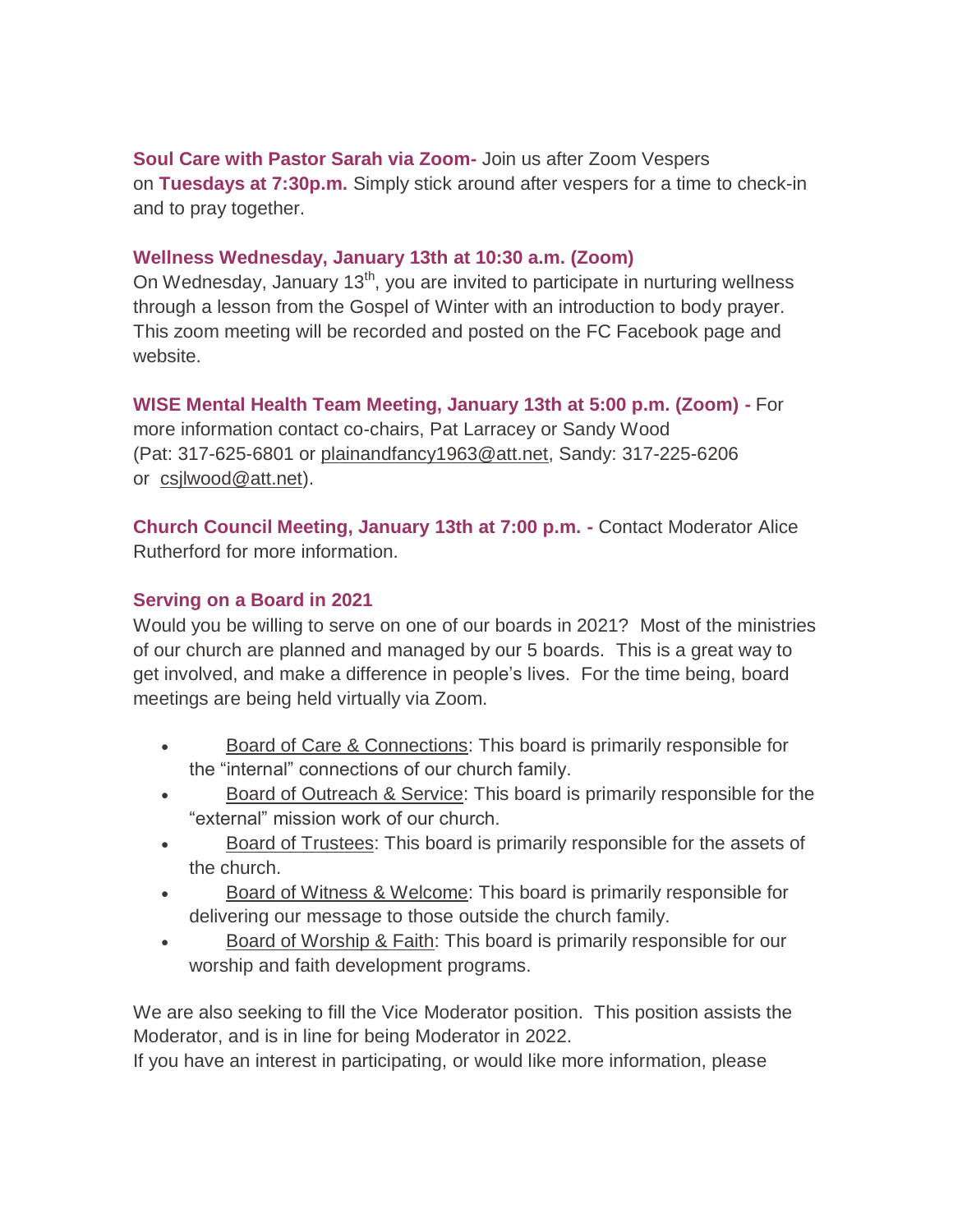# **COMING UP**

#### **Annual Meeting, January 31st (Reports Due: January 15th)**

"The Annual Meeting shall be held on the last Sunday of January…to receive the yearly reports of Officers, Standing Boards, and Teams; to elect officers and all other elected positions; to transact business; and to adopt plans for the coming year." There you have it, folks – straight from our Constitution and Bylaws. This year the "last Sunday of January" is January 31, so that's when our Annual Meeting (**very important**) will take place – on Zoom, of course. Feel free to join the Zoom room at 12:30 with lunch for some social time; the meeting will begin at 1:00. (Please remember that board and team reports are due to Shannon Abbott (shannon@fcindy.org) by January 15.)

- Alice Rutherford, Moderator

#### **Monthly Neighborhood Walk – Saturday, 1/16, 11:00AM**

On Saturday, 1/16, we'll meet at FC at 11 am and head off for a walk and a time to catch up with one another. Please wear a mask, and dress appropriately for the weather. Contact Wendy Baldwin at [wendy.baldwin@rci.com](mailto:wendy.baldwin@rci.com) or (317) 319-0806 for more information.

#### **Racial Justice Team - Starting the new year with another book!**

Many people suggested another book study and we have chosen one. It is the Young Adult novel **"The Hate You Give" by Angie Smith** (I was not familiar with THUG as that acronym). It is available widely at the library. Please read this book in January and we will have one discussion about it in a **buzz on February 7.** 

This New York Times best selling book, Inspired by the Black Lives Matter movement, involves the police shooting of an unarmed black teen. The book covers topics of race, interracial dating, political activism, grief, friendship, wealth disparity, police brutality, addiction, and the media's depiction of African Americans. According to the reviewer for The Guardian, this book "says more about the contemporary black experience in America than any book I have read for years, whether fiction or non-fiction". It is a fairly long book, but rather quick to read. There is some swearing, additional violence, sexual situations, and drug use in the book, but it's not gratuitous.

One of the themes is using your voice for change - and not staying quiet anymore how can we apply that to our own circumstances today?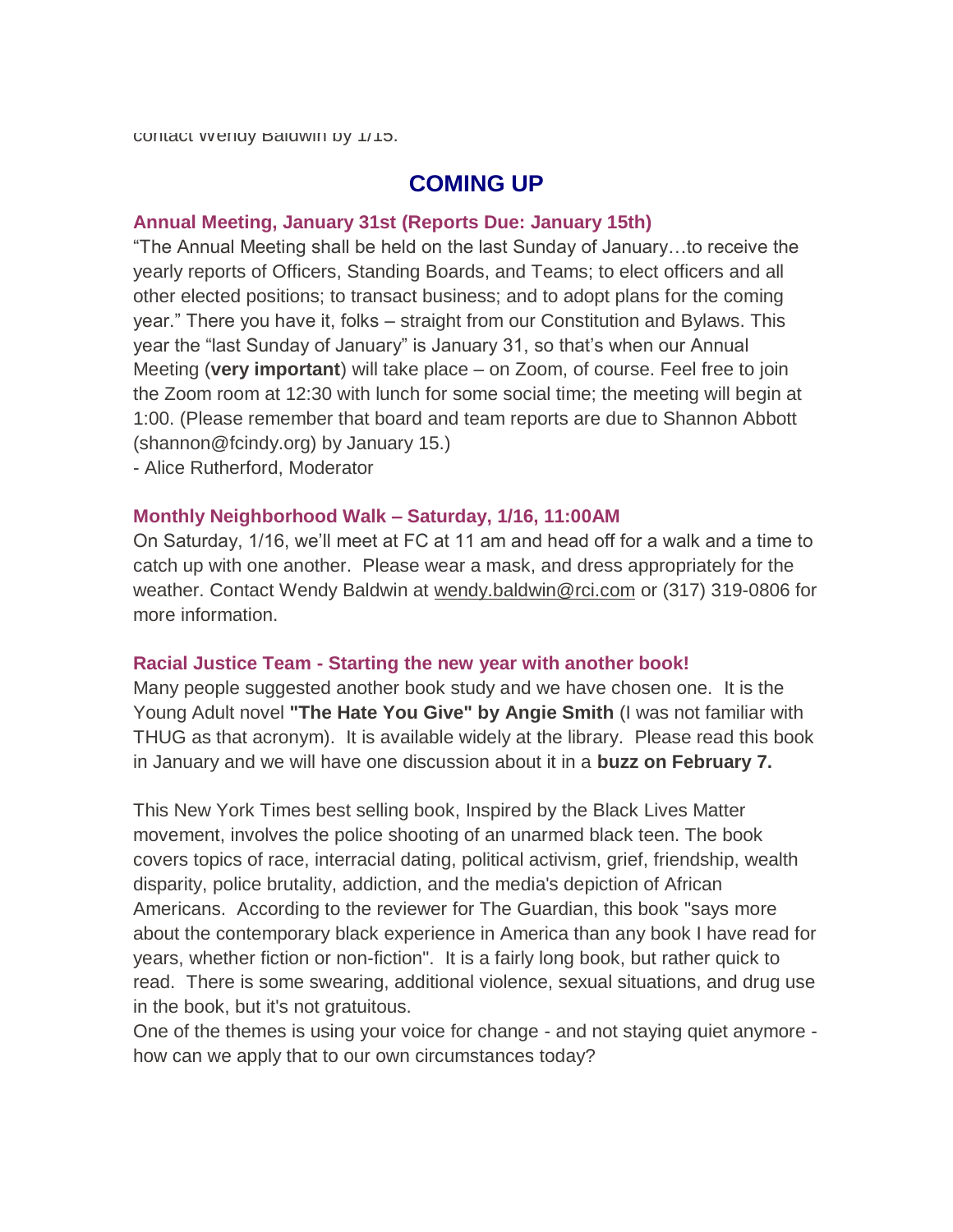And for you who are fans of study/discussion guides, check out this one produced by Kansas State University at this link:

[https://krex.k-state.edu/dspace/bitstream/handle/2097/39158/guide-](https://krex.k-state.edu/dspace/bitstream/handle/2097/39158/guide-2018.pdf?sequence=1&isAllowed=y)[2018.pdf?sequence=1&isAllowed=y](https://krex.k-state.edu/dspace/bitstream/handle/2097/39158/guide-2018.pdf?sequence=1&isAllowed=y)

It is very thorough, including classroom recommendations, and includes chapter summaries at the end.

Thank you,

the Racial Justice Team: Pastor Sarah, Carol, Cassidy, Alice, Karen

# **Please click** [HERE](https://mcusercontent.com/7a2e4c501545b6d78729a64a1/files/5d6c1642-d4df-452d-8ead-028d2af0d818/January_Colony_2021.01.pdf) **to view the January Colony with more information and events happening this month!**

# **CONNECTION & SUPPORT**

**FC Facebook page** (click **[here](https://www.facebook.com/FirstCongregationalUCCIndy/)**)

"**First Congregational Indy Fellowship**" group on Facebook (click **[here](https://www.facebook.com/groups/521333455186422/)**).

## **Pastoral Care**

Pastor Sarah may be reached at (386) 478-9012 or [pastorsarah@fcindy.](mailto:pastorsarah@fcindy.org)

# **Pastor Sarah's Sabbath Days: Mondays & Saturdays**

The congregation covenant with Pastor Sarah to provide 2 days per week for personal rest and family renewal. On Mondays and Saturdays, Pastor Sarah is not available unless it is a pastoral emergency. Thank you for honoring this sacred gift of Sabbath time for our Pastor and her family.

# **Additional Church Support Contacts**

Pastor Carol [\(casowle@gmail.com\)](mailto:casowle@gmail.com) Office Administrator, Shannon [\(shannon@fcindy.org\)](mailto:shannon@fcindy.org) Moderator, Alice Rutherford [\(alice@caloosaspirit.net\)](mailto:alice@caloosaspirit.net) Vice Moderator, Larry Eckel (Ispeckel@comcast.net)

# **Mental Health Support:**

 **Substance Abuse and Mental Health Services Administration's Disaster Distress Helpline:** 1-800-985-5990, or text "TalkWithUs" to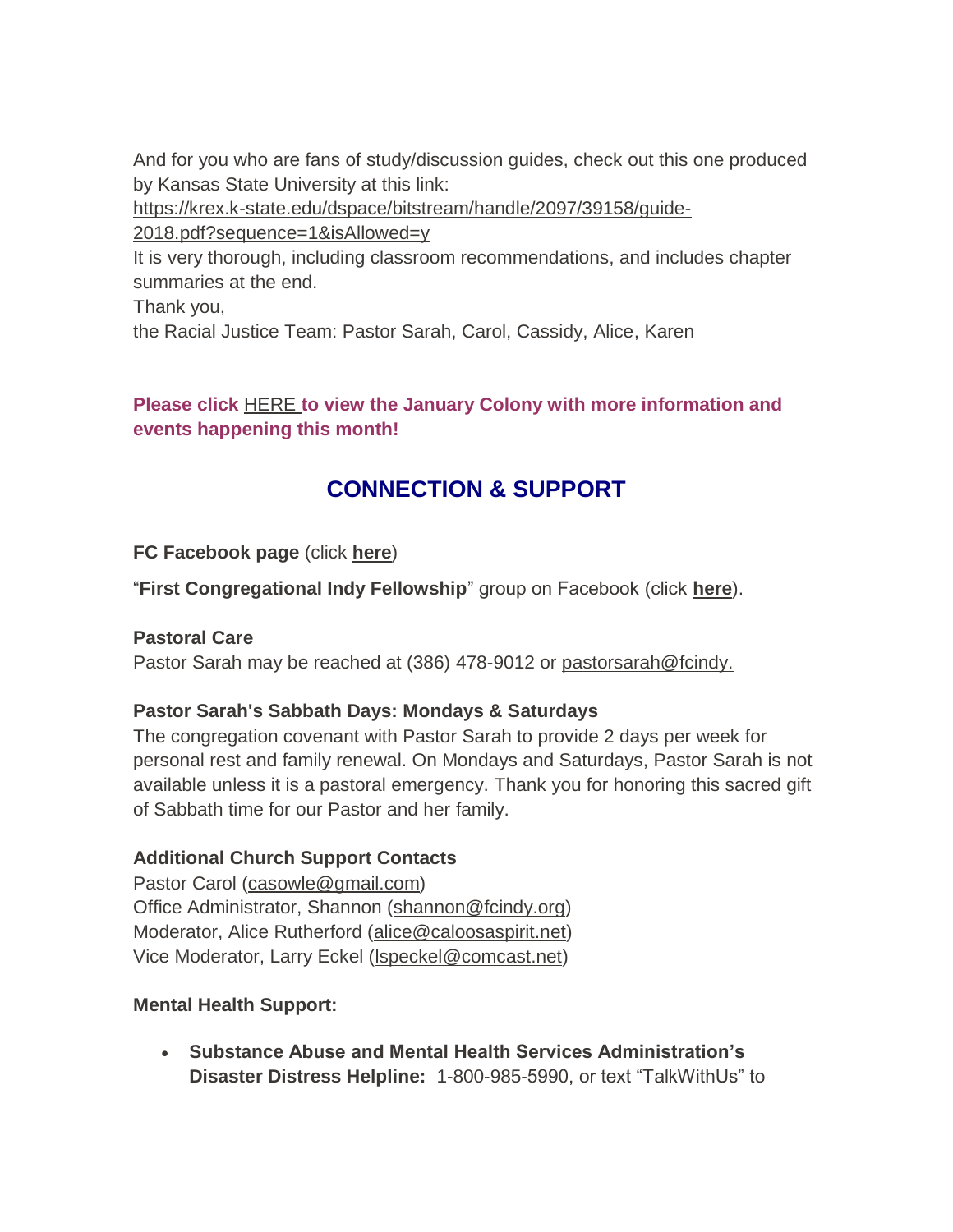66746.

- **National Suicide Prevention Hotline**: 1-800-273-TALK (8255) (press 1 for veterans, 2 for Spanish)
- **National Alliance on Mental Illness (NAMI)** Information HelpLine provides information and referral services. 1-800-950-NAMI (6264) and [www.nami.org.](http://www.nami.org/)
- **The Trevor Project hotline** offers support for LGBTQIA+ youth and families struggling with mental health challenges at 1-866-4-U-TREVOR (488-7386) and [www.theTrevorProject.org](http://www.thetrevorproject.org/)

# **FC Covid Protocols:**

Effective immediately, the church building is closed to in-person church gatherings until the following parameters are reached, based on guidance from Dr Virginia Caine, Marion County Public Health Director:

*A 7-day average of 5% (or less) positivity among unique individuals tested for a two-week period, and new cases per day at 35 or under in Marion County, per the metrics shown on [www.coronavirus.in.gov](http://www.coronavirus.in.gov/) .* 

At that time, the Council will decide reopening measures.

# **THIS WEEK AT FIRST CONGREGATIONAL**

## **3 Ways to Connect for Worship**

## *YOUTUBE*

<https://www.youtube.com/channel/UCWV9wqAvPiUKSkEbjaV6Zpw>

- YouTube Live broadcasts at 11am..
- Use this option for live interacting and messaging. You must have or create a user account and be logged in to message live.

## *FACE BOOK*

[https://www.facebook.com/pg/FirstCongregationalUCCIndy/posts/?ref=page\\_int](https://www.facebook.com/pg/FirstCongregationalUCCIndy/posts/?ref=page_internal) [ernal](https://www.facebook.com/pg/FirstCongregationalUCCIndy/posts/?ref=page_internal)

- The video will be posted at 11am.
- This is for viewing only. For live interacting and commenting, please use the